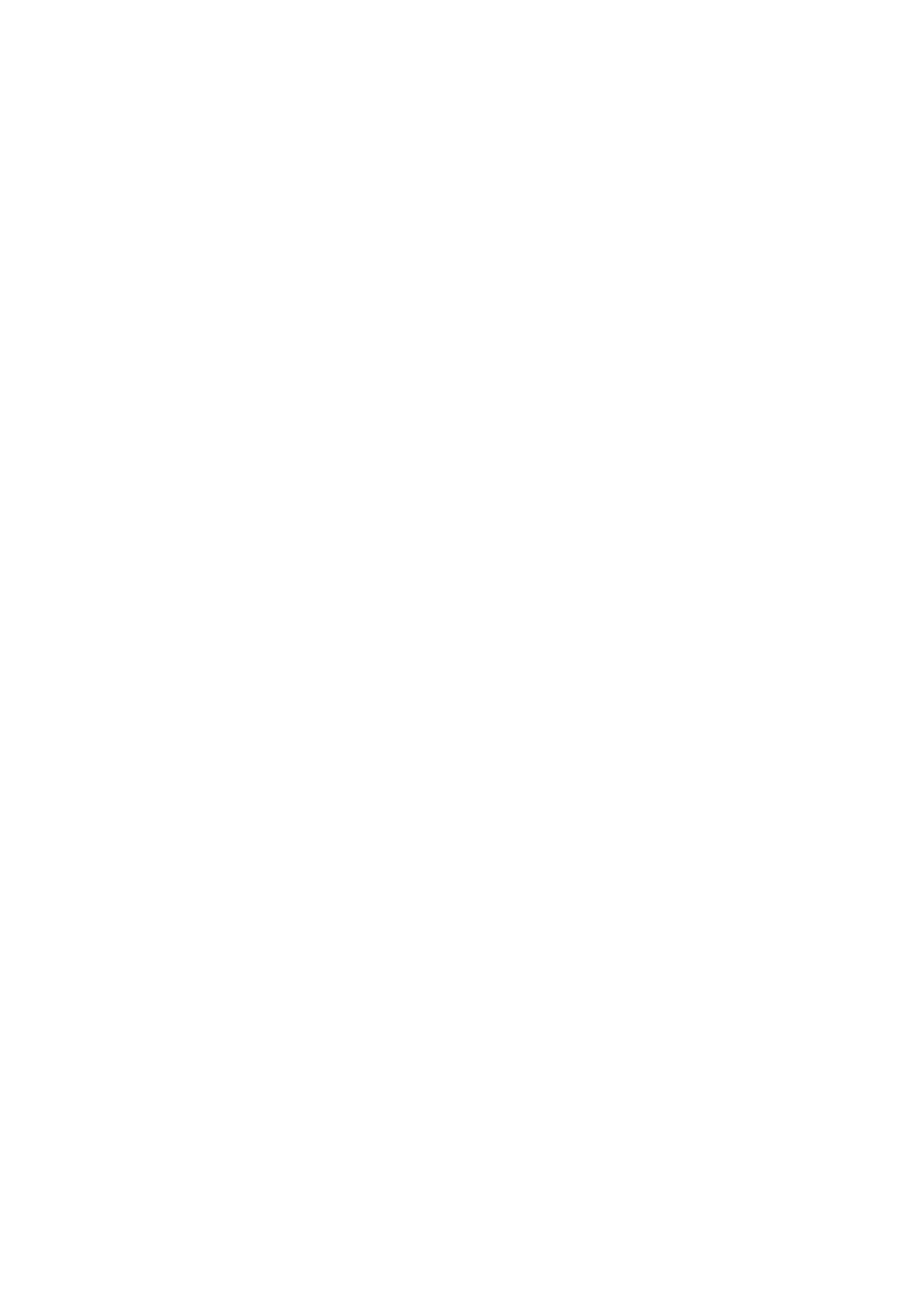#### **In the case of Rafailović and Stevanović v. Serbia,**

The European Court of Human Rights (Third Section), sitting as a Chamber composed of:

Josep Casadevall, *President,* Luis López Guerra, Kristina Pardalos, Johannes Silvis, Valeriu Gritco, Iulia Antoanella Motoc, Branko Lubarda, *judges,*

and Stephen Phillips, *Section Registrar,*

Having deliberated in private on 26 May 2015,

Delivers the following judgment, which was adopted on that date:

# PROCEDURE

1. The case originated in two separate applications (nos. 38629/07 and 23718/08) against Serbia lodged with the Court under Article 34 of the Convention for the Protection of Human Rights and Fundamental Freedoms ("the Convention") by two Serbian nationals, Mr Milan Rafailović ("the first applicant") and Ms Svetlana Stevanović ("the second applicant"), on 28 August 2007 and 12 May 2008 respectively.

2. The first applicant was represented before the Court by Mr R. Misojčić, a lawyer practising in Šabac. The second applicant was represented by Mr S. Miletić, a lawyer practising in Sokobanja. The Serbian Government ("the Government") were represented by their Agent, Mr S. Carić.

3. The applicants alleged that it had been impossible for them to obtain enforcement of judicial decisions rendered in their favour.

4. The applications were initially allocated to the Second Section of the Court (Rule 52 § 1 of the Rules of Court).

5. On 8 June 2011, the Court decided to give notice of the applications to the Government. Applying the then Article 29 § 3 of the Convention, it also decided to rule on their admissibility and merits at the same time.

6. On 1 February 2014, the Court changed the composition of its Sections (Rule 25 § 1). The present applications were thus assigned to the newly composed Third Section (Rule 52 § 1).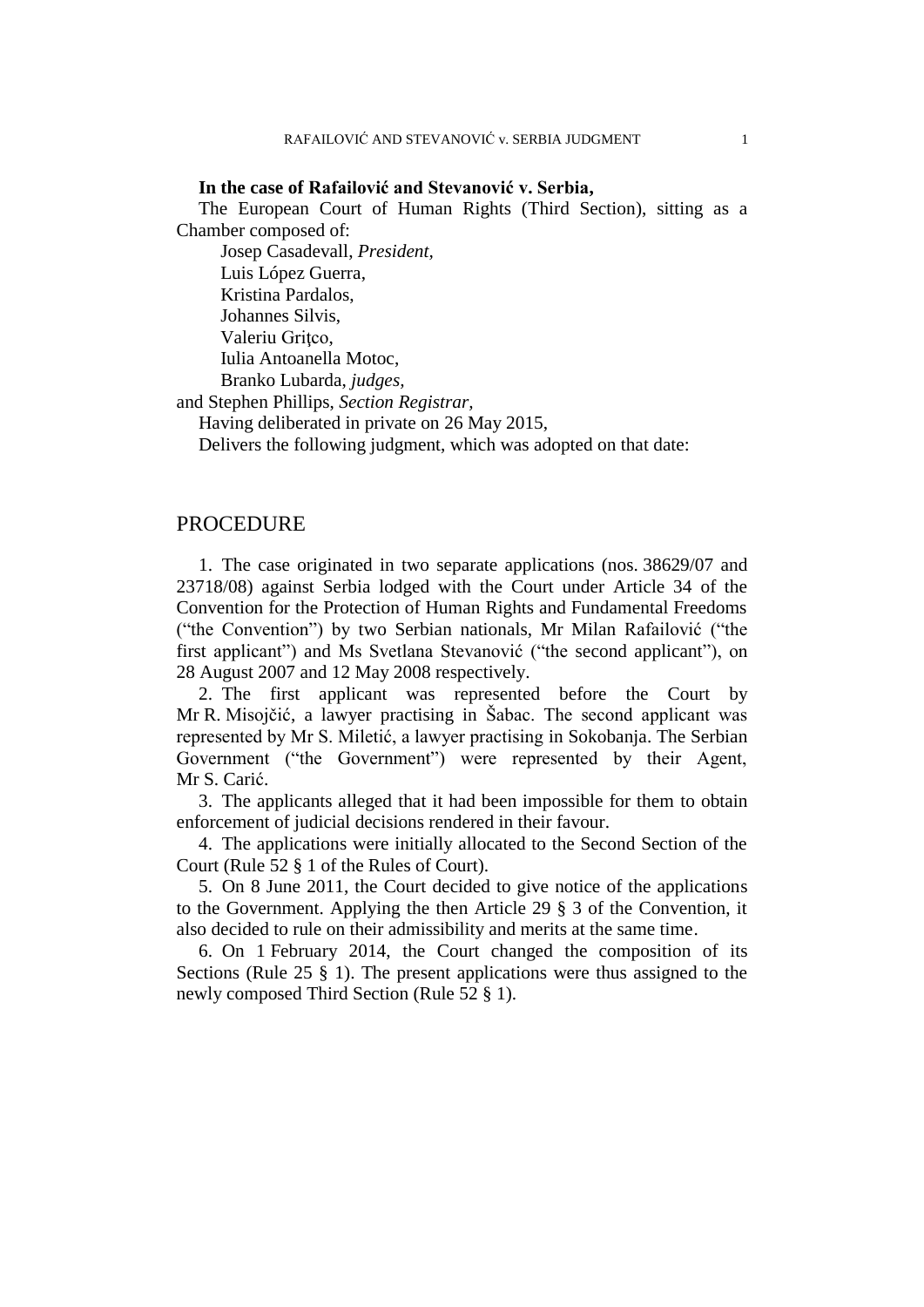# THE FACTS

### I. THE CIRCUMSTANCES OF THE CASE

7. The first applicant was born in 1958 and lives in Varna. The second applicant was born in 1964 and lives in Sokobanja.

8. The facts of the cases, as submitted by the parties, may be summarised as follows.

#### **A. As regards the first applicant (application no. 38629/07)**

9. The applicant ran a transport business as a sole proprietor (*samostalni preduzetnik*) from 1979 to 1995.

10. In 1990 and 1991 the applicant provided transport services to the Pocerski Metković local community (*Mesna zajednica Pocerski Metković*) in Šabac. According to the contract, the local community which had engaged his services had levied what were known as self-imposed local taxes ("SILT"; *samodoprinosi*).

11. On an unspecified date in 1994 the applicant, together with two other traders, brought an action against the local community requesting payment for services provided. The applicant's business ceased to exist in 1995 and the applicant, as its sole proprietor and manager, took over the outstanding claim as its successor.

12. The local community was represented in the proceedings by the Solicitor General (*javni pravobranilac*) of the Šabac Municipality, the latter being the founder of the Pocerski Metković local community.

13. On 11 May 2001 the Valjevo Commercial Court ordered the local community to pay the applicant 24,400 Serbian dinars (RSD) with interest. The court also ordered the local community to pay all the claimants jointly the amount of RSD 54,520 for the costs of the civil proceedings. On an unspecified date soon after, the judgment of 11 May 2001 became final and enforceable.

14. On 29 April 2003 the applicant applied to the Valjevo Commercial Court for enforcement of the said judgment, and proposed that this be carried out by bank transfer.

15. On 6 October 2003 the Valjevo Commercial Court ordered the enforcement, also awarding the applicant RSD 4,664 for the costs of the enforcement proceedings. Thereafter, the said court transmitted this enforcement order to the competent department of the Central Bank in Kragujevac (*Narodna banka Srbije*).

16. On 9 June 2006 and 8 October 2007 the applicant enquired about the enforcement. He was informed that the debtor's bank account had been frozen since 13 November 2003 and that he had been registered as the second-class priority creditor.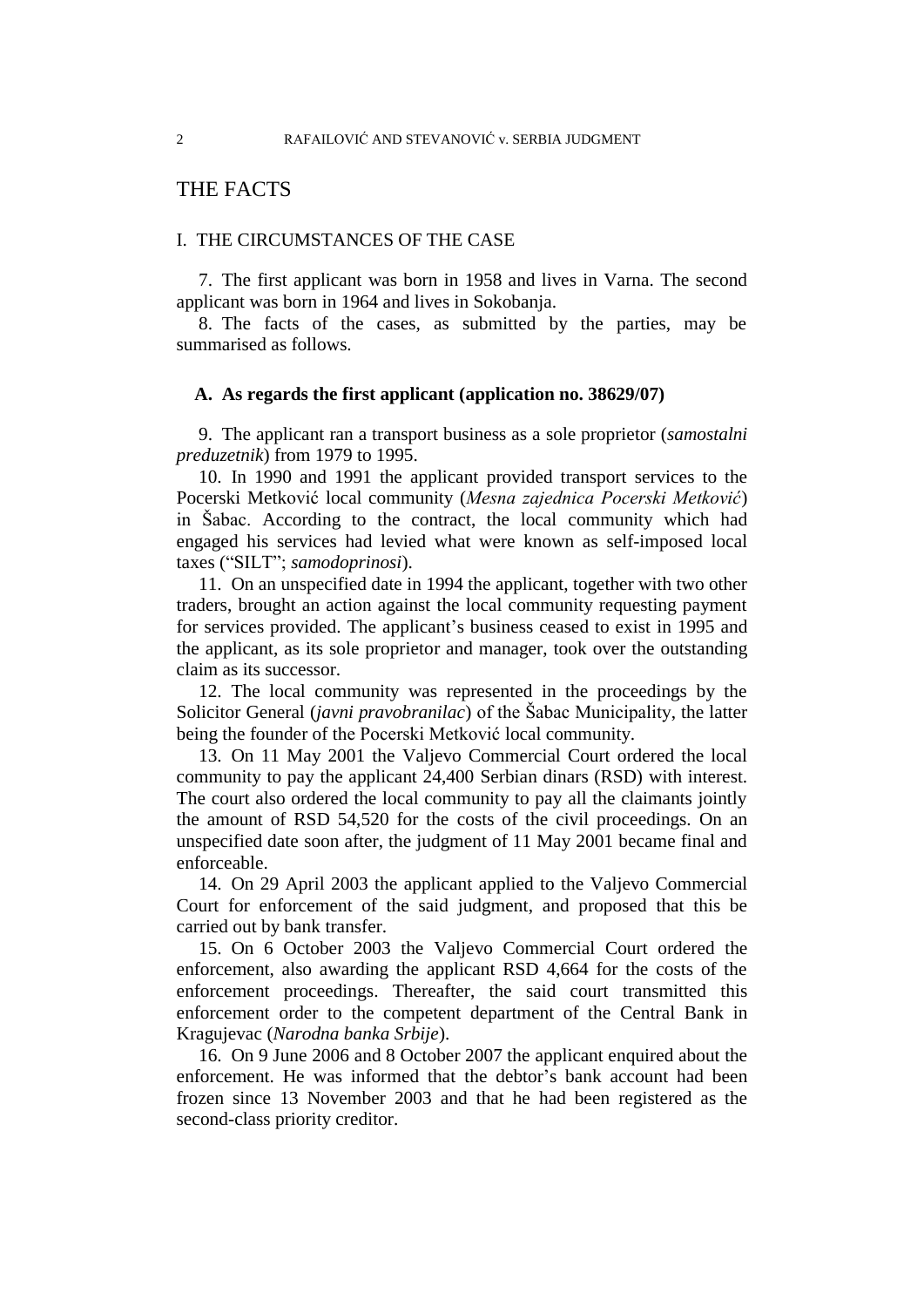17. According to the Government, on 19 December 2003 the Commercial Court archived the enforcement case as terminated. The applicant, however, had apparently not received any decision to this effect, nor did the Government submit that such a decision had been adopted.

18. Pursuant to the rules of court, the enforcement court was obliged to keep the case file for five years from the date on which the enforcement proceedings had been terminated. After the enforcement court's proposal of 4 August 2010 for elimination of worthless registration material and archival holdings, the next day the Inter-Municipal Historical Archive in Valjevo destroyed the applicant's case file in accordance with the Law on Cultural Goods (published in Official Gazette of the RS, no. 71/94). According to the relevant court's statement, no minutes of the destruction or the record of any documents had been made.

19. The judgment of 11 May 2001 remains unenforced.

#### **B. As regards the second applicant (application no. 23718/08)**

20. The applicant ran an installation business "*Instalaterska radnja Sokosat*" as a sole proprietor. The business entered into a contract with the Sokobanja local community (*Mesna zajednica Sokobanja*), regarding the maintenance of the cable-satellite transmission system on the territory of that local community.

21. As the local community failed to pay for the services provided, the business brought an enforcement action before the Zaječar Commercial Court. On 9 October 2002 that court ordered direct enforcement of the outstanding invoices (*izvršenje na osnovu verodostojne isprave*).

22. On 9 December 2002, following an appeal by the local community, the court suspended the enforcement order and referred the case to civil proceedings.

23. The local community was represented in the proceedings by the Solicitor General of the Sokobanja Municipality, the latter being the founder of the Sokobanja local community.

24. On 17 April 2003 the Zaječar Commercial Court partly upheld the enforcement order, and ordered the local community to pay the business (i) the amounts of RSD 342,098.80 of debt and RSD 18,672 for the costs incurred within the enforcement proceedings, (ii) interest on the two above amounts, (iii) interest on a number of other amounts that would appear to have been previously paid but with no interest calculated, and (iv) RSD 36,172 for the costs of the civil proceedings.

25. On 25 December 2003 the High Commercial Court partly upheld the judgment of 17 April 2003, while ordering the Commercial Court to reexamine the costs of the civil proceedings.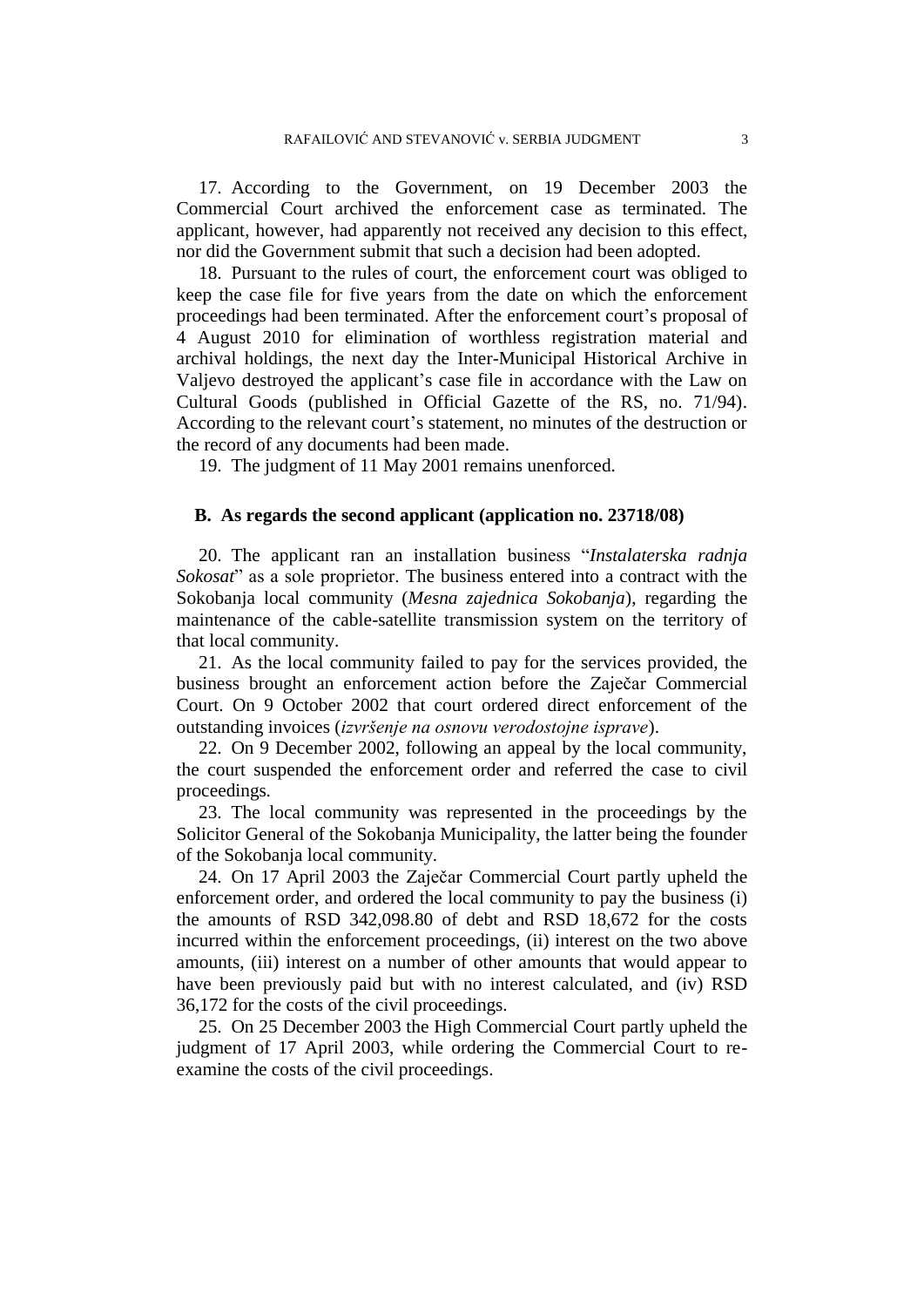26. On 2 February 2004, with a revision on 25 March 2004, the Zaječar Commercial Court ordered the local community to pay RSD 67,750 on account of the costs of the civil proceedings.

27. On 27 May and 2 June 2004 respectively the Zaječar Commercial Court ordered the enforcement of the judgment of 17 April 2003 and of the decisions of 2 February and 25 March 2004 (domestic enforcement cases nos. I 306/04 and I 348/04) by debtor account transfer (*plenidbom novčanih sredstava i prenosom na žiro-račun poverioca*). The applicant was also awarded the amounts of RSD 20,574 and RSD 8,275 for the costs of the enforcement proceedings.

28. On 31 January 2005 the applicant informed the Niš Commercial Court that the Sokobanja Municipality had been failing to transfer funds from its account to the debtor's or the applicant's bank accounts, and that the local community had been running its activities through the municipal bank account or a special account for collection of self-imposed local taxes in order to deceive the creditor. As there were practically no funds in the debtor's account, the applicant requested the court to change the means of enforcement by auctioning off the debtor's specified movable assets, in particular the cable-satellite transmission system.

29. On 10 February 2005, the Niš Commercial Court (i) joined the two above-mentioned set of enforcement proceedings; (ii) repealed the enforcement order by bank account transfer; (iii) declined jurisdiction in respect of auction of the assets and transferred the case to the Sokobanja Municipal Court; and (iv) refused the applicant's request for adoption of an interim measure in this respect.

30. On 9 May 2005, having established that the debtor was the owner of the cable-satellite transmission system, the Sokobanja Municipal Court ordered enforcement by assessment and auction. On 30 May 2005 the court revised the order, correctly increasing the debts.

31. On 13 March 2007 the Municipal Court suspended the enforcement proceedings (*obustavio izvršenje*) which had been instituted on the basis of the above-mentioned orders of May 2005. The court clarified that the expert engaged by the court could not establish the exact ratio of ownership between the debtor and the current distributor in respect of the cablesatellite transmission system, and stated that the citizens' interest should not be compromised by selling it, as they had financed the development of the system. The court lastly instructed the applicant to initiate a new set of proceedings to determine the debtor's exact ownership in respect of the system, as well as other movable and non-movable assets, and to settle the applicant's claim in that direction. On 12 June 2007 the panel of the same court summarily upheld that decision.

32. On 29 November 2007 the Supreme Court dismissed the applicant's request for protection of legality as unavailable in the present case.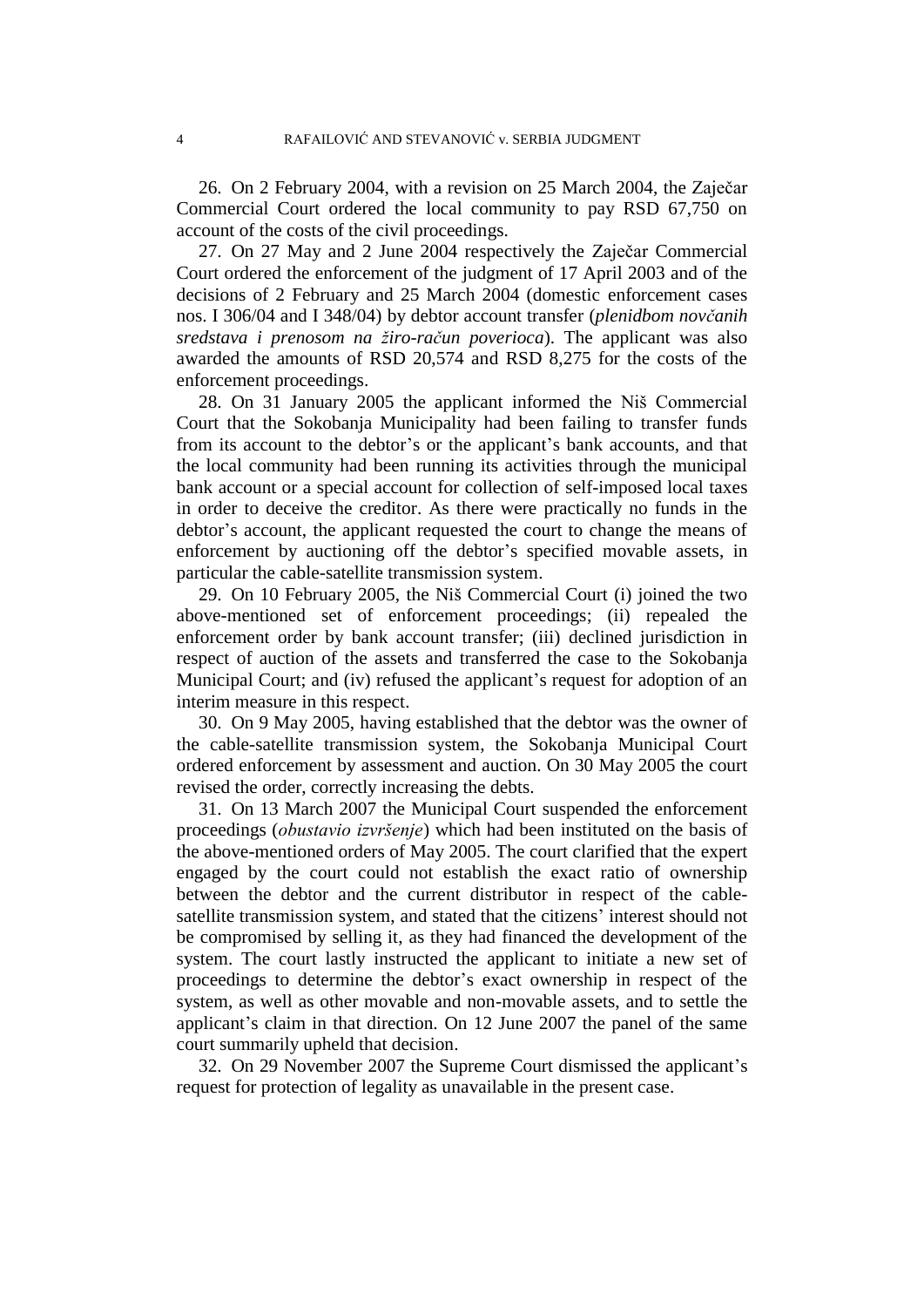33. The applicant did not initiate a new set of civil proceedings as instructed.

34. The judgment of 17 April 2003 and the decisions of 2 February and 25 March 2005 remain unenforced to date.

## **C. Other relevant facts**

35. Upon the request of the respondent's State Agent before the Court, the President of the Administrative Court provided it with a succinct summary and her interpretation of the relevant domestic law. The president stated that neither the financial duties and liabilities of the local communities, nor the broader liability of the municipalities or the State for the local communities' debts, were subject to regulation by it. The president also observed that the subject matter of the unenforced contracts in both the above cases was within the competences of the local communities in question (letter of 9 August 2011, Su I-1 212/11).

## II. RELEVANT DOMESTIC LAW AND PRACTICE

# **A. The legal status of local communities in Serbia (***pravni položaj mesnih zajednica***)**

36. The legal status of local self-government and the conditions under which they operate have been set out in various legal acts, which have been amended or repealed on numerous occasions over the years. The most relevant provisions are to be found in: (i) the Constitutions of the Republic of Serbia 1990 and 2006 (*Ustavi Republike Srbije*; published in the Official Gazette of the Socialist Republic of Serbia - OG SRS - no. 1/90 and in the Official Gazette of the Republic of Serbia - OG RS - no. 98/06); (ii) the State Organs Employment Act (*Zakonom o radnim odnosima u državnim organima*, published in OG RS no. 48/91 with further amendments to the sections which regulate the State territorial and local government organisation); (iii) the Local Government Act 1999 (*Zakon o lokalnoj samoupravi*, published in OG RS nos. 49/99 and 27/01); (iv) the Local Government Act 2002 (*Zakon o lokalnoj samoupravi*, OG RS nos. 9/02, 33/04 and 135/04); (v) the Local Government Finance Act 2006 and Local Government Act 2007 (*Zakon o finansiranju lokalne samouprave,* OG RS nos. 62/06, 47/11 and 93/12, and *Zakon o lokalnoj samoupravi*, OG RS no. 129/07, which came into force on 1 January 2007 and 1 January 2008 respectively and repealed the Local Government Act 2002); and (vi) the laws concerning State-owned assets, budget systems, public income and expenditure, taxes and insolvency procedures (*Zakon o sredstvima u vlasništvu Republike Srbije*, published in OG RS no. 53/95, 3/96, 54/96,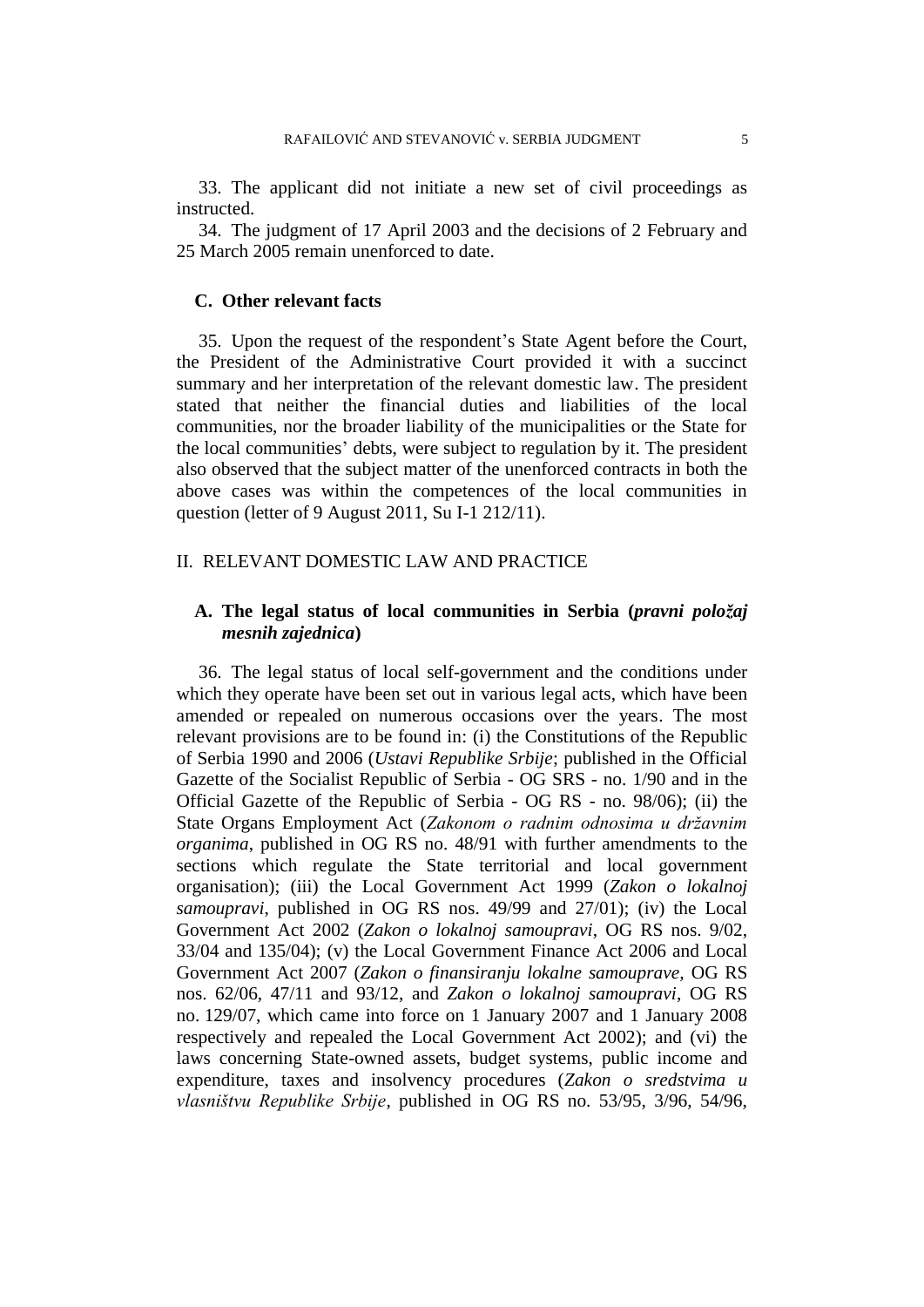32/97, 44/99 and 101/05; *Zakon o budžetskom sistemu*, published in OG RS nos. 9/02...86/06; *Zakon o budžetskom sistemu*, published in OG RS no. 54/09; *Zakon o javnim prihodima i javnim rashodima*, published in OG RS nos. 76/91 ... 135/04; *Zakon o poreskom postupku i poreskoj administraciji*, published in OG RS nos. 80/02 ... 2/2012; and *Zakon o stečajnom postupku*, published in OG RS no. 84/04).

37. The legal status of the local communities as relevant for the present cases will be summarised below.

38. An entire chapter of the 2006 Constitution is dedicated to the country's territorial organisation, according to which autonomous provinces and local self-government units have the status of legal entities and their assets are public property. Further, all assets acquired by the State and local governments and other entities established by the central or local governments, as well as all other assets and profits acquired by the investment of the State's capital, shall constitute assets of the State.

39. With the reinstatement of local self-government systems in the legal system in 1990 and the gradual decentralisation of governance in the early 2000s, local self-government units (municipalities, towns, and the city of Belgrade), were entrusted with certain central competences and empowered financially, as direct beneficiaries of the State budget, by shared revenues or by transfer of competence to collect their own revenues which had in the past been collected by central authorities. The domestic law provides that through local self-government citizens engage in public administration in the immediate, mutual and general interest of the local population, either directly or through elected representatives.

40. The local self-government units are empowered to further create/liquidate companies, institutions and organisations to perform public functions, as well as lower tiers of local self-government (*oblik mesne samouprave*), such as local communities, wards, neighbourhoods and counties (*mesne zajednice, kvartove, četvrti i rejone*) 1 .

41. The local community is established by the founder's statute to deliver services which are of general, direct and daily interests of the local population (in the 1990s they were apparently a type of interest-based "citizens' association") and may be entrusted by its founders with certain competences of local self-government. They are incorporated as separate legal persons, although their legal terms of reference (*pravni subjektivitet*) are limited to the transferred rights and competences assigned to them by their founding acts/statutes. The competence, tasks, organisation and election of the relevant bodies, decision-making processes and other relevant matters for the operation of the local community should be set out in detail by their founding acts/statutes, which should be in accordance with

 $\overline{a}$ 

<sup>&</sup>lt;sup>1</sup> There are around 3,000 local communities in Serbia, while other types of lower tiers of local self-government have not been founded so far.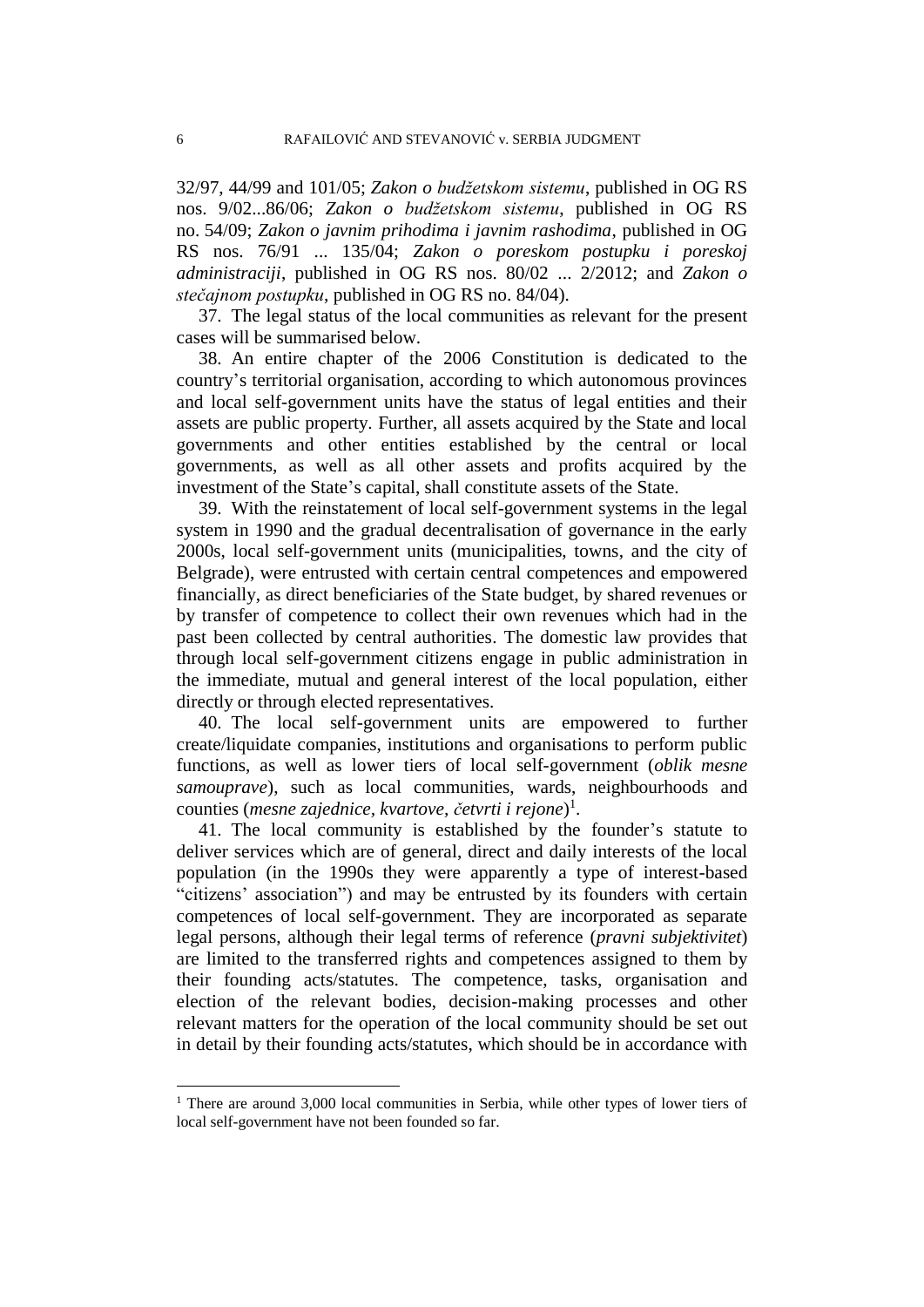the founder's statute. The managing body is the Council (and/or a secretary), whose direct election by the citizens is called for by the founder assembly's president. The Council may have a certain margin of operational independence.

42. A local community is an indirect beneficiary of the State budget, and the funds for its functioning are provided under specific budget headings set out by the founder. The local community is also entitled to finance its activities from donations and other means of collection of payment for services provided. Lastly, for a period (2002-06), local communities were entitled to levy their own revenues, known as self-imposed local taxes (SILT), and to credit the funds collected to their own accounts, if voted on and imposed exclusively on the territory of those communities. Otherwise and afterwards, the collected SILT was designed as a source of primary revenue exclusively for the local government units, and the funds collected were credited to their budgets and strictly intended for specific purposes.

43. Lastly, the local community cannot undergo an insolvency procedure. Neither the domestic law nor the Government suggest that the *de facto* insolvency of a municipal authority or local community entail any relief/recovery scheme (compare and contrast to *De Luca v. Italy*, no. 43870/04, §§ 14-29, 24 September 2013 in respect of the relevant Italian and comparative law on the insolvency of local organs).

#### **B. The relevant domestic practice in respect of local communities**

44. Disputes arising out of the levying and refund of overpaid SILT by local communities are considered to be administrative matters. The administrative municipal authorities and the Administrative Court are invested with jurisdiction in respect of related claims (for the relevant courts' practice, see *Popović and others v. Serbia* (dec.), no. 75915/12 et al., §§ 24, 31, 54 and 81, 23 September 2014).

45. When deciding in a case concerning outstanding collection of SILT by a local community, the Administrative Court considered that the municipality rather than the local community itself was the creditor in respect of the SILT for the purposes of standing to sue (see 9 U. 740/11 of 30 August 2011; see also Administrative Court Bulletin no. 3/2012).

# **C. The Sole Proprietor Act (***Zakon o privatnim preduzetnicima***; published in OG RS nos. 54/89, 9/90, 19/91, 46/91, 31/93, 39/93, 53/93, 67/93, 48/94, 53/95, 35/02 and 101/05)**

46. Pursuant to this Act, a sole proprietor (sole trader) runs a business that is set up and owned by a natural person, aiming to make profit at his or her own expense and risk (*preduzetnik, trgovac koji osniva radnju*). The business will be set up by means of the founder's submission of an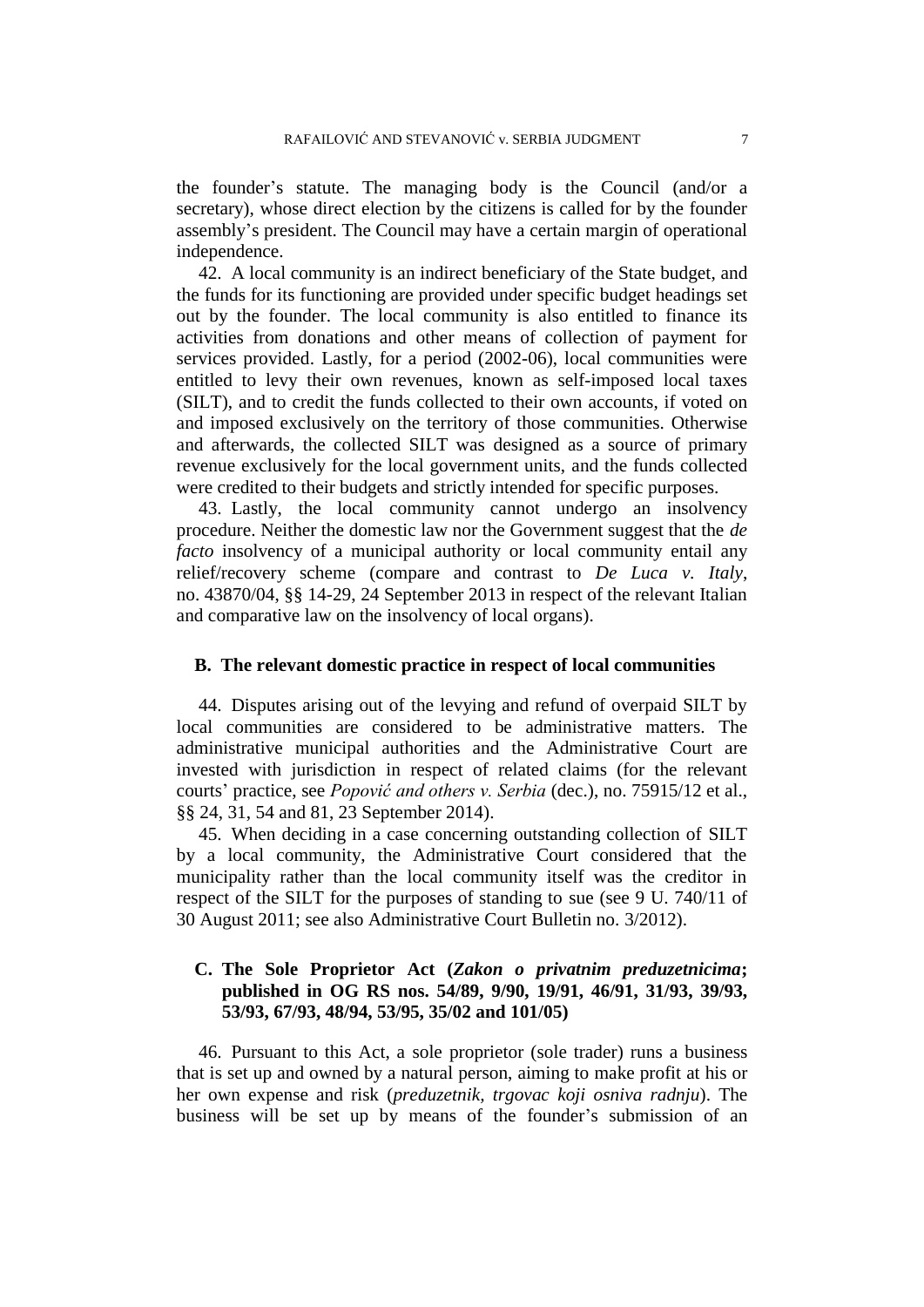application to the relevant municipal administrative body and shall cease to exist if the above application is withdrawn or in other circumstances defined by law. Registration does not have constitutive effect in respect of gaining a legal personality; it is only a condition for running a business venture.

47. A business does not have legal personality. The owner manages and represents the business. All rights, obligations, profit and assets made out of the business venture belong to the owner. The owner carries unlimited, exclusive and direct liability in respect of his or her own entire assets for all outstanding debts and other obligations that arise out of the business operations, just as he is entitled to all earnings/claims associated with it. In this regard he or she may appear as a party in any judicial proceedings concerning the proprietorship.

# THE LAW

## I. JOINDER OF THE APPLICATIONS

48. The Court considers that, in accordance with Rule 42 § 1 of the Rules of Court, the applications should be joined, given their similar factual and legal background.

# II. ALLEGED VIOLATIONS OF ARTICLE 1 OF PROTOCOL No. 1 TO THE CONVENTION AND ARTICLES 6 AND 13 OF THE **CONVENTION**

49. The applicants complained that the respondent State had failed to enforce the judicial decisions rendered in their favour. The first applicant also complained that he had had no effective domestic remedy in this respect. They relied on Articles 6 and 13 of the Convention and Article 1 of Protocol No. 1, the relevant parts of which read as follows:

#### **Article 6 § 1**

"In the determination of his civil rights and obligations ... everyone is entitled to a fair ... hearing within a reasonable time by [a] ... tribunal ..."

#### **Article 13**

"Everyone whose rights and freedoms as set forth in [the] Convention are violated shall have an effective remedy before a national authority notwithstanding that the violation has been committed by persons acting in an official capacity."

#### **Article 1 of Protocol No. 1**

"Every natural or legal person is entitled to the peaceful enjoyment of his possessions. No one shall be deprived of his possessions except in the public interest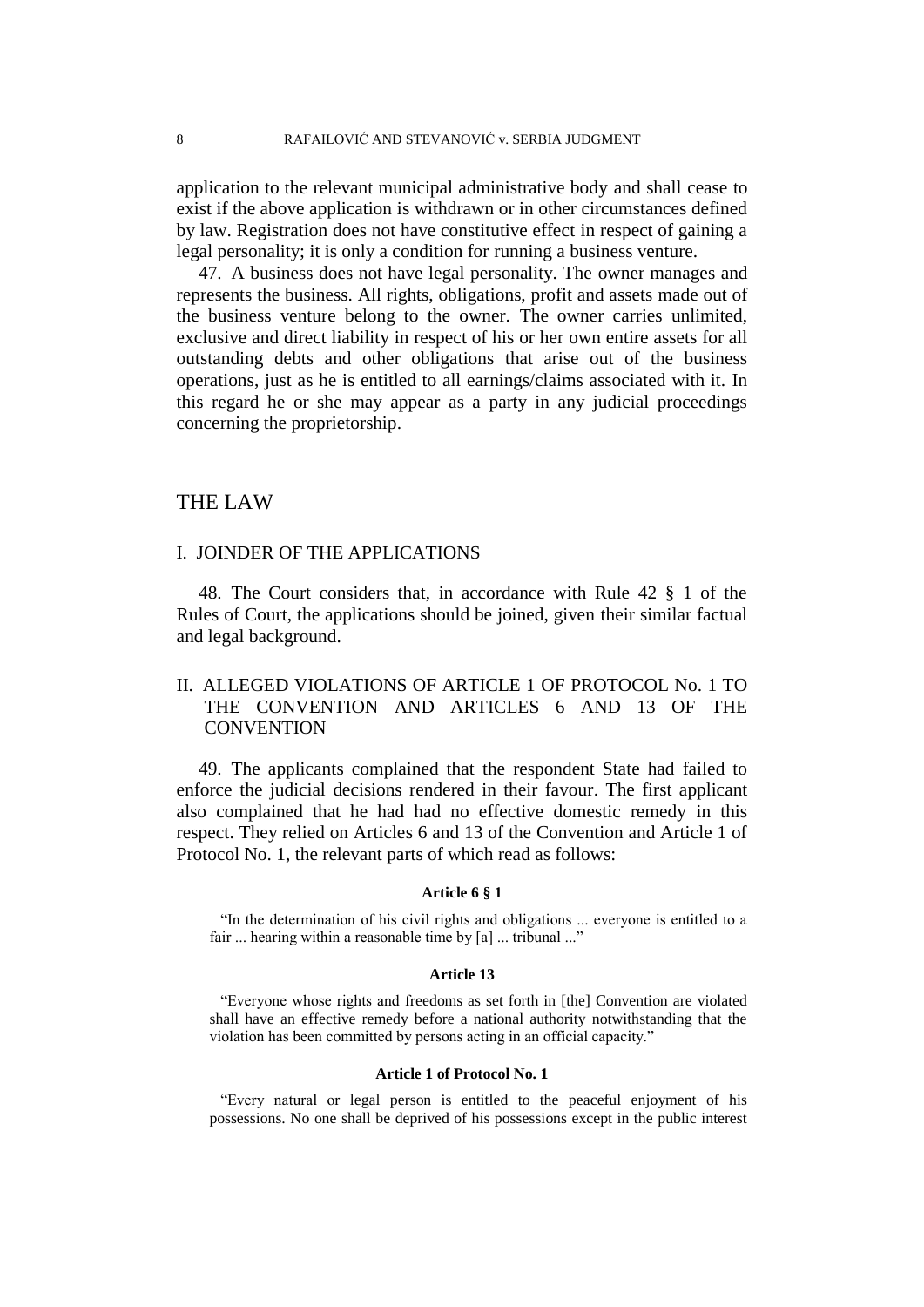and subject to the conditions provided for by law and by the general principles of international law.

The preceding provisions shall not, however, in any way impair the right of a State to enforce such laws as it deems necessary to control the use of property in accordance with the general interest or to secure the payment of taxes or other contributions or penalties."

## **A. Admissibility**

## *1. Compatibility* ratione personae (locus standi*, the applicants' victim status)*

50. The Government disputed that the applicants could be regarded as having *locus standi* before the Court in respect of the violations which they alleged. They argued that only the applicants' proprietorships could and should have lodged the applications, given that the unenforced judgments had been rendered in their favour. The Government maintained that in the present cases there were no exceptional circumstances which would justify "the piercing of the "corporate veil" or the disregarding of a companies' legal personality to accept *locus standi* of the applicants (referring to the cases of *Agrotexim and Others v. Greece*, 24 October 1995, § 66, Series A no. 330-A, and *Vesela and Loyka v. Slovakia* (dec.), no. 54811/00, 13 December 2005).

51. The applicants stated that they had identified themselves as the applicants in the application forms and sole proprietorship as their profession. They argued that a proprietorship is not a separate legal entity, but only means for a sole proprietor to pursue his/her business activities. The applicants were hence parties to the contract and correspondingly the holders of all rights and duties.

52. The Court considers that the present applications do not fall within the principles established by the cases referred by the Government (cited above in paragraph 50). Unlike companies in referred cases that had been incorporated under company law, the businesses in question were not separate legal entities. In this type of business ownership, no legal distinction can be made between the assets of the owner and those belonging to the business - they are considered to be one and the same. In other words, the owner is obliged to discharge any outstanding debts and losses just as he is entitled to all earnings/claims associated with it.

53. Having regard to the domestic law, the Court accepts, therefore, that the applicants acquired a substantive title by the relevant judgments and have a direct personal interest in the subject matter of the applications (see *Bočvarska v. the former Yugoslav Republic of Macedonia*, no. 27865/02, 17 September 2009, where the issue of the victim status of the applicant, being the owner of a former sole proprietorship, was not raised; see, also, *mutatis mutandis*, *G.J. v. Luxembourg*, no. 21156/93, § 24, 26 October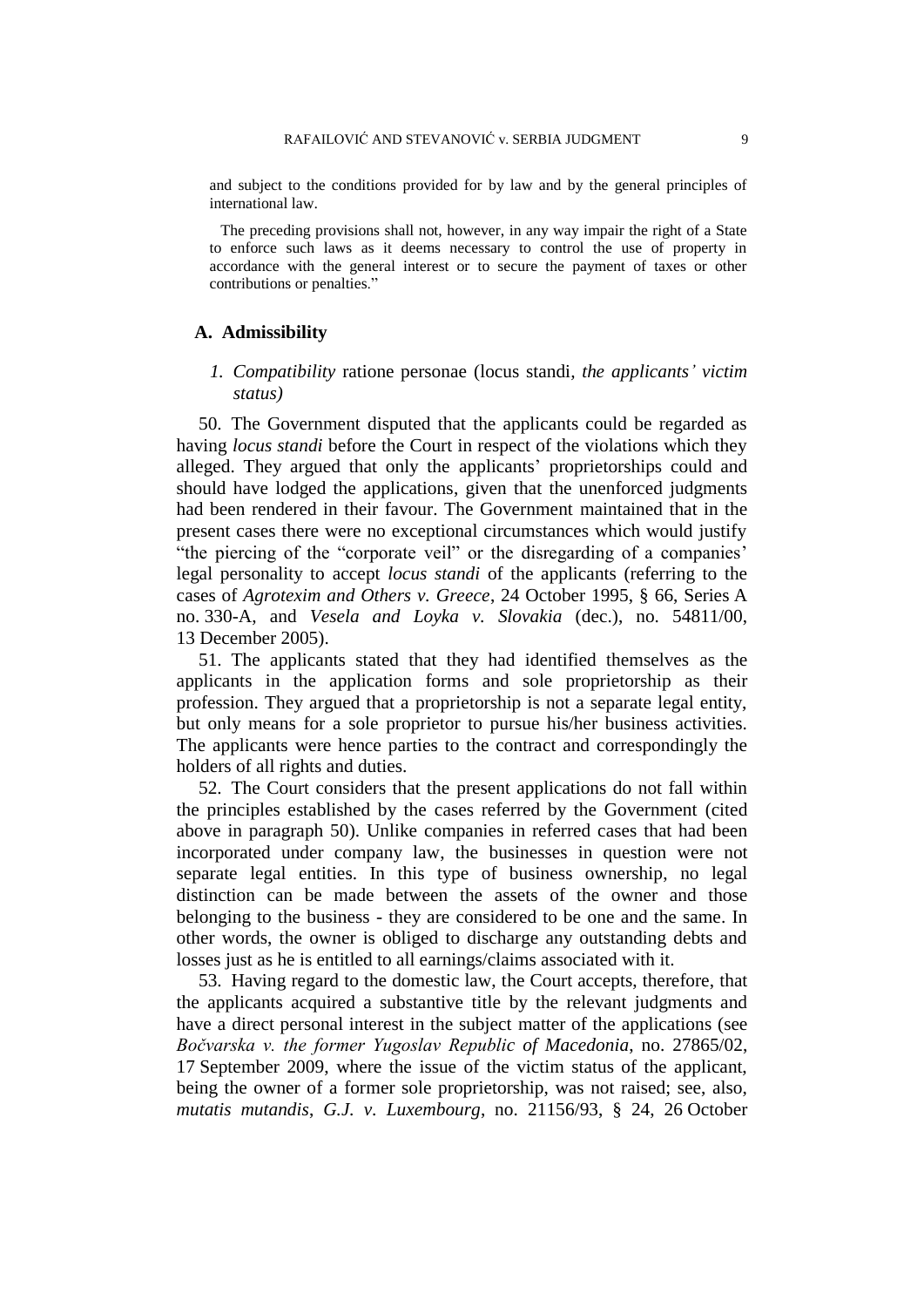2000, and *Camberrow MM5 AD v. Bulgaria* (dec.), no. 50357/99, 1 April 2004, where the Court accepted that the owner had had a personal interest in respect of the companies' outstanding claims).

54. The Government's objection is therefore rejected.

## *2. Compatibility* ratione personae *(responsibility of the State)*

#### **(a) The parties' submissions**

55. The Government further argued that the respondent State should not be held responsible for the non-enforcement of the judgments in question. Specifically, the Government denied the State's liability for the debts of local communities in general, and in particular for claims that had arisen in the 1990s, such as in the present cases. According to the Government, at the relevant time the local community had been incorporated under the domestic law as a separate legal entity, whose budget had not been part of the budget of the municipal authority but had been based on self-funding (the citizens had funded the services provided from their own resources). In addition, local communities are not considered to be units of local government, but groups of citizens gathered with the aim to of interacting within their immediate area and providing public services in the interest of that community. The Council of the local community was in charge of managing the services needed, while the local community as such was in charge of administrative and financial affairs. With regard to the abovestated, the Government referred solely to a statement of the President of the Sokobanja municipality, who had also held that the financial responsibility of the local communities and liability for their debts was not regulated by the laws on local self-government, and that therefore neither the municipality nor the State could be held liable for such debts.

56. In addition, as regards the second application, the Government stated that the local community had only been an investor in a service that the citizens were paying for, so the State could not be responsible for claims arising from such an arrangement.

57. The Government therefore invited the Court to reject the present applications as incompatible ratione personae.

58. The applicants both cited the State's responsibility for the debts of local communities, and submitted that in any event the State should have ensured proper enforcement of the judgments in their favour. They maintained that local communities are established by municipalities, the latter providing expert, financial and administrative support to the former, including notably representation before the courts by municipal solicitorsgeneral (see paragraphs 40-42, 12 and 23 above, in that order).

59. The first applicant also maintained that local communities do not own any property themselves, and that the domestic law remains silent about liability for their debts. If local communities become insolvent, which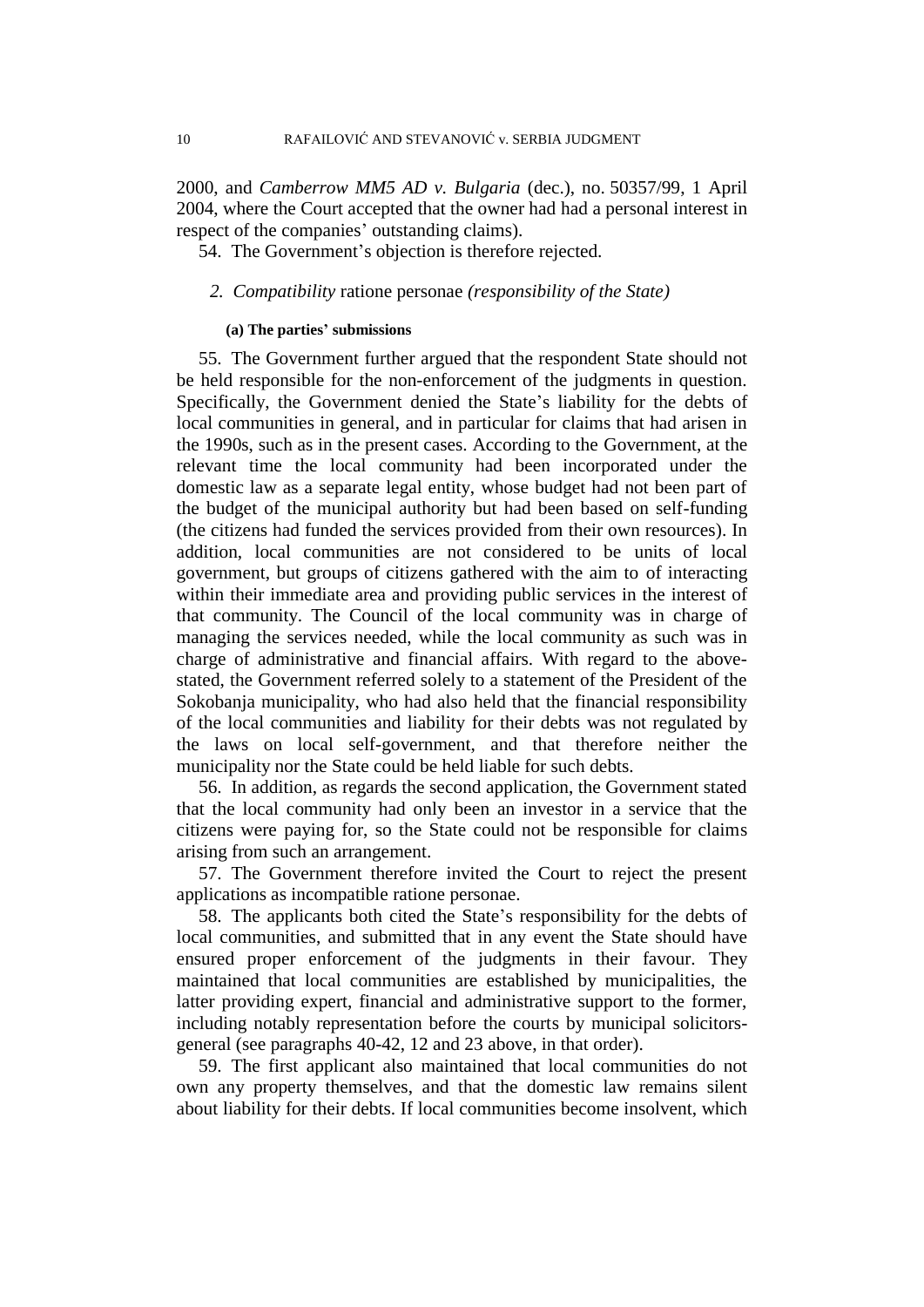happens often as their fiscal balance is not properly controlled the municipality-founder may not close them down, nor may the State initiate insolvency proceedings against them. Their bank accounts may be frozen as long as the relevant municipality transfers funds to their accounts, in practice as long as it suits them to do so.

60. The second applicant also alleged that the local community in question has apparently been operating since the freezing of their bank account by carrying out their activities through the municipal bank account.

#### **(b) The Court's assessment**

61. The Court reiterates at the outset that, where an applicant complains of inability to enforce a court award in his or her favour, the extent of the State's obligations under Article 6 and Article 1 of Protocol No. 1 varies depending on whether the debtor is the High Contracting Party within the meaning of Article 34 of the Convention or a private individual (see *Anokhin v. Russia* (dec.), no. 25867/02, 31 May 2007). In cases of execution of a final court decision rendered against private actors, the State's obligations to execute a judgment under Article 6 and Article 1 of Protocol No. 1 are, as a general rule, limited to providing the necessary assistance to the creditor in enforcing the relevant court awards, and cannot be interpreted as compelling the State to substitute itself for a private defendant in the event of the latter's insolvency (see, for example, *Kotov v. Russia* [GC], no. 54522/00, § 90, 3 April 2012, and *Omerović v. Croatia*, no. 36071/03, § 35, 1 June 2006). In contrast, where a judgment is against the State, its bodies, or equivalent entities that also do not enjoy "sufficient institutional and operational independence from the State", the State must take the initiative to enforce the judgment fully and in due time. The State is directly liable for their debts and cannot cite either the lack of its own funds or the indigence of the debtor as an excuse for the non-enforcement of those decisions (see, among many authorities, *R. Kačapor and Others v. Serbia*, nos. 2269/06 *et seq.*, § 114, 15 January 2008; *Jovičić and Others v. Serbia*  (dec.), nos. 37270/11, §§ 105-6, 15 October 2013; and *Cone v. Romania*, no. 35935/02, § 27, 24 June 2008).

62. The issue therefore arises in the present case of whether the Serbian local community's acts or omissions, including failure to pay its outstanding debts due to its insolvency, are attributable under the Convention to the respondent State.

63. The Court firstly reiterates that State bodies cannot be held to refer only to the Government or the central organs of the State. Where powers are distributed along decentralised lines, State bodies may be any national or local self-government authority which exercises public functions, whatever the extent of their autonomy *vis-à-vis* the central organs (see, albeit in the *locus standi* context, *Ayuntamiento de Mula v. Spain* (dec.), no. 55346/00, *Reports of Judgments and Decisions* 2001-I; *The Municipal Section of*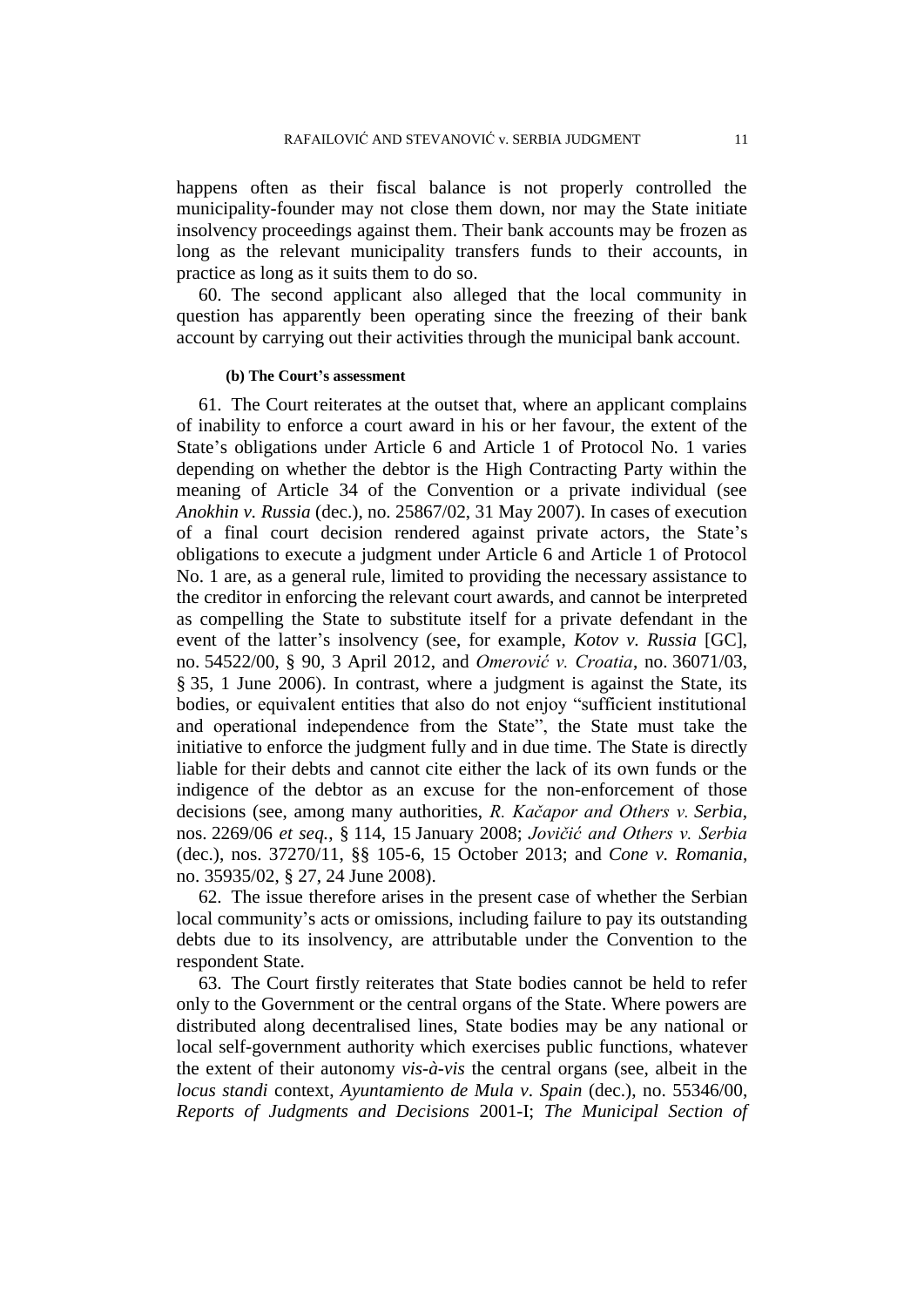*Antilly v. France* (dec.), no. 45129/98, ECHR 1999-VIII; *Rothenthurm Commune v. Switzerland*, no. 13252/87, Commission decision of 14 December 1988, Decisions and Reports, (DR) 59; and *The Province of Bari, Sorrentino and Messeni Nemagna v. Italy*, no. 41877/98, Commission decision of 15 September 1998, Collection 20).

64. In addition, the State's liability for the debts of municipalities or other entities or companies controlled by the local authorities have already been established in a number of previous judgments against other respondent States (see *De Luca v. Italy*, cited above, §§ 54-55; *Yershova v. Russia*, no. 1387/04, §§ 71-2, 8 April 2010; *Otychenko and Fedishchenko v. Ukraine*, nos. 1755/05 and 25912/06, § 26, 12 March 2009; and *Shmalko v. Ukraine*, no. 60750/00, § 38, 20 July 2004).

65. Having regard to the characteristics of the local communities in Serbia as indicated in the available materials, as well as the intention of the national legislature simply to decentralise government, the Court cannot uphold the Government's argument that those communities do not fall within the realm of local self-governments. While the local communities are indeed not explicitly recognised as local self-government units or their bodies, the Court observes, in particular, that (a) the key elements of their organisation and scope of competence are, in principle, stipulated by the local self-government-related law and municipal regulations; (b) they are set up and funded by municipalities to carry out specific public interest services; (c) they enjoy special prerogatives: their acts are governed by administrative law and, as a result, are amenable to review in the administrative courts (see paragraphs 44 above; see also *Popović and others v. Serbia* (dec.), cited above, where the Government so argued); (d) the local communities in question were represented before the courts by the solicitors-general of the respective municipalities, it being understood that their tasks were to protect the interests of these municipalities; and (e) there are no mechanisms through which citizens control local communities, as local elections do not serve such a purpose.

66. Notwithstanding the *sui generis* nature of local communities in Serbia, the examination of the relevant domestic law and its interpretation by the domestic courts demonstrates the existence of their strong institutional links with the local authorities, which place them in the category of lower tiers of local self-government (see paragraphs 36-45 above). The Court considers that their acts and omissions should be, under the Convention, attributable to the municipal authority concerned, and therefore to the respondent State. The Government have not advanced any other fact, nor have they documented their arguments with relevant regulations or statutes from the relevant period capable of persuading the Court to conclude to the contrary or to depart from its above-mentioned well-established case-law in respect of the attribution of municipal debts to the State. Contrary to the Government's submission, the legal status of the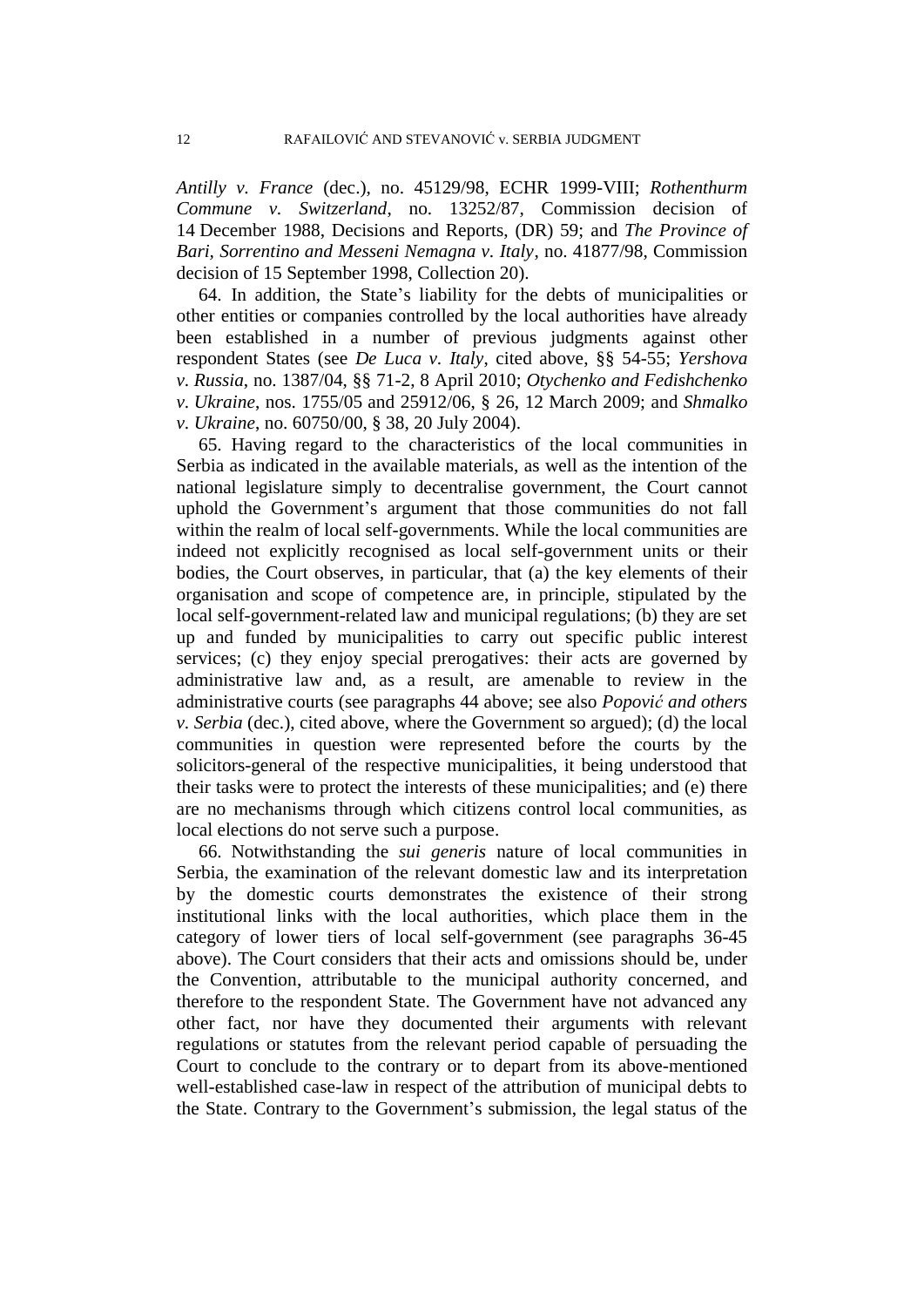local communities as separate legal entities cannot be decisive on its own for the exercise of attribution (see, *mutatis mutandis, R. Kačapor and Others,* cited above, § 98; *Mykhaylenky and Others v. Ukraine*, nos. 35091/02 *et seq*., § 45, ECHR 2004-XII; *Lisyanskiy v. Ukraine*, no. 17899/02, § 19, 4 April 2006; and *Cooperativa Agricola Slobozia-Hanesei v. Moldova*, no. 39745/02, §§ 18-19, 3 April 2007). Neither can the failure of the State/local self-governments to ensure adequate mechanisms of control of the management of public services and delegated competences by the local communities, or to regulate in a sufficiently precise manner the liability for their debts, be decisive in this regard.

67. Accordingly, the Court finds that the applicants' complaints are compatible ratione personae with the provisions of the Convention, and dismisses the Government's objection in this respect.

## *3. The Government's other objections*

68. Relying on the Court's findings in the case of Blečić v. Croatia (Blečić v. Croatia [GC], no. 59532/00, §§ 63-69, ECHR 2006-III), the Government submitted that the Court lacked temporal jurisdiction to deal with the alleged violations of the applicants' rights which related to events that had taken place before 3 March 2004, the date on which the Convention had entered into force in respect of Serbia ("the ratification date").

69. The Government further maintained that the first applicant had not availed himself properly of the ability to address the enforcement court or the Central Bank since 2003, in order to enquire about its outcome, to request a change of the means of enforcement, and/or to prevent the destruction of the case file. Further, he should have been expected to lodge his application with the Court (a) six months after the date the central Bank had had to enforce the judgment in 2003 (see paragraph 15 above); (b) six months after the ratification date; or at the latest, (c) six months after he learned, in June 2006, that the debtor's bank account had been frozen (see paragraph 16 above). However, he failed to take any of these steps. The second applicant also failed to initiate a new set of civil proceedings pursuant to the instruction of the Commercial Court (see paragraph 31 above). That being said, and arguing that the alleged violations do not constitute continuing situations, the Government invited the Court to reject the first application for non-observance of the six-month rule and/or both applications for non-exhaustion of domestic remedies available to them.

70. The applicants contested these submissions, arguing that the respondent State was and still is under an ex officio obligation to enforce its own judgments, and that there had been no effective remedy for its failure to do so.

71. The Court finds that it has jurisdiction ratione temporis to examine the applicants' complaints in so far as they relate to the events which took place subsequent to entry into force of the Convention in respect of Serbia.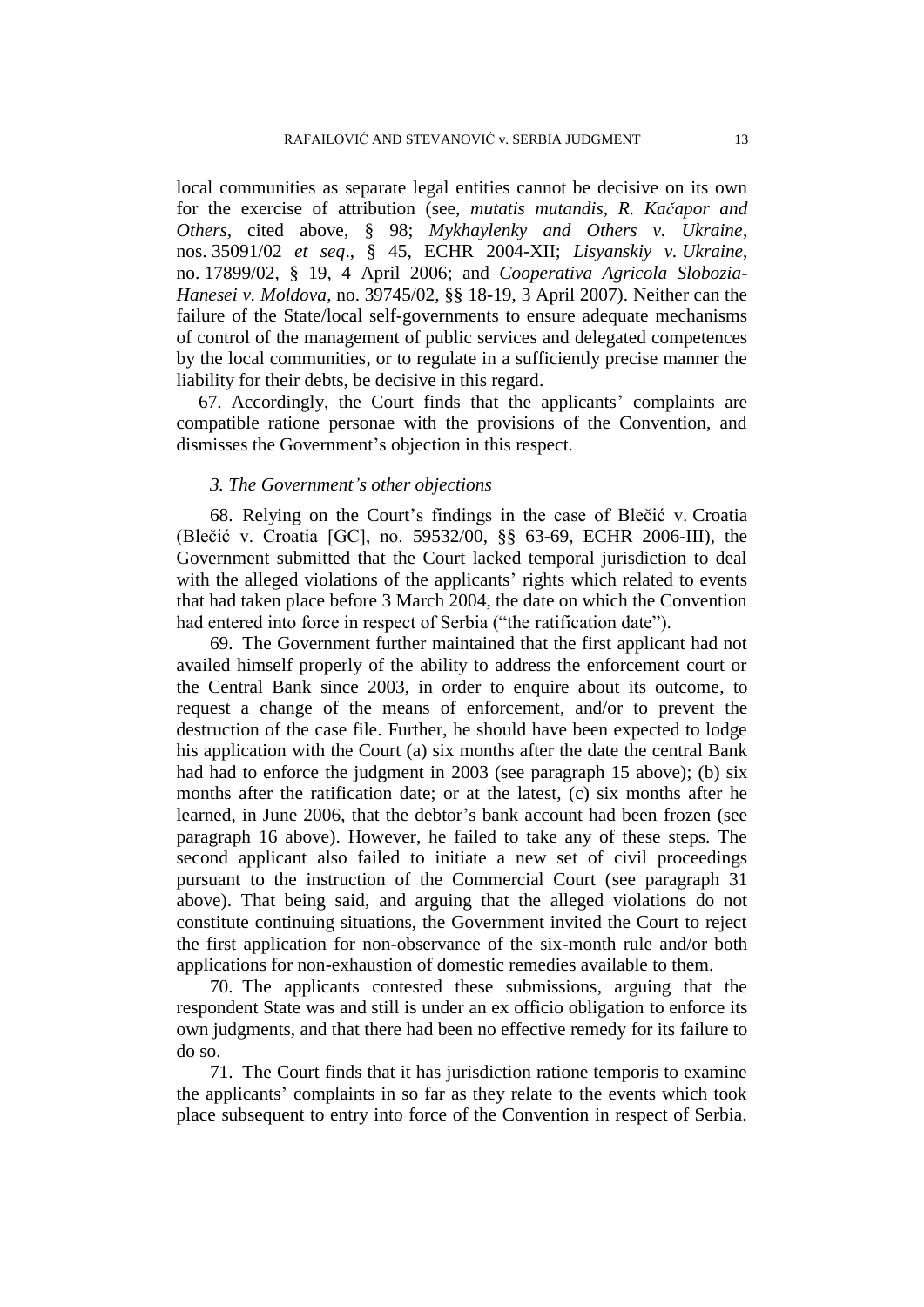It may, however, have regard to the facts prior to ratification inasmuch as they could be considered to have created a situation extending beyond that date or may be relevant for the understanding of facts occurring after that date (see Broniowski v. Poland (dec.) [GC], no. 31443/96, §§ 74-77, ECHR 2002-X).

72. In relation to the Government's first argument, the Court concludes, without prejudging the merits of the case, that the respondent State's ongoing failures up to the present day to comply with the judgments against the existing State entity constitute a continuing situation which did not cease. At the time of the introduction of the present applications, there were no effective domestic remedies for this complaint in the respondent State (see Vinčić and Others v. Serbia, nos. 44698/06 et al., § 51, 1 December 2009). In addition, the Court considers that, in the circumstances of the present case, the first applicant lodged his application with reasonable expedition (see, for the relevant principles as regards the calculation of the six-month period in cases involving the execution of a final court decision, Sokolov and others v. Serbia (dec.), nos. 30859/10 et al., 14 January 2014). The Court accordingly rejects the Government's objection regarding the application of the six-month rule under Article 35 § 1 of the Convention.

73. The Court further reiterates that where a final decision is delivered in favour of an individual against the State, the former should not, in principle, ever be compelled to bring separate enforcement proceedings (see, *mutatis mutandis*, *Metaxas v. Greece*, no. 8415/02, § 19, 27 May 2004; *Manushaqe Puto and Others v. Albania*, nos. 604/07 et seq., § 71, 31 July 2012; and *Krstić v. Serbia*, no. 45394/06, § 84, 10 December 2013). In cases in which a final judgment is obtained against a State-controlled or socially owned company, the applicant is only required to lodge a request for the enforcement of that judgment to the competent court or, in case of liquidation or insolvency proceedings against the debtor, to report his or her claims to the administration of the debtor (see *R. Kačapor and Others,* cited above, and *Lolić v. Serbia,* no. 44095/06, § 26, 22 October 2013). The same standards are applicable to the situation arising in the present case.

74. Given that the present applicants did this, the Government's objection must be rejected.

## *4. Conclusion*

75. The Court considers that the applicants' complaints are not manifestly ill-founded within the meaning of Article 35 § 3 of the Convention and finds no other ground to declare them inadmissible. The complaints must therefore be declared admissible.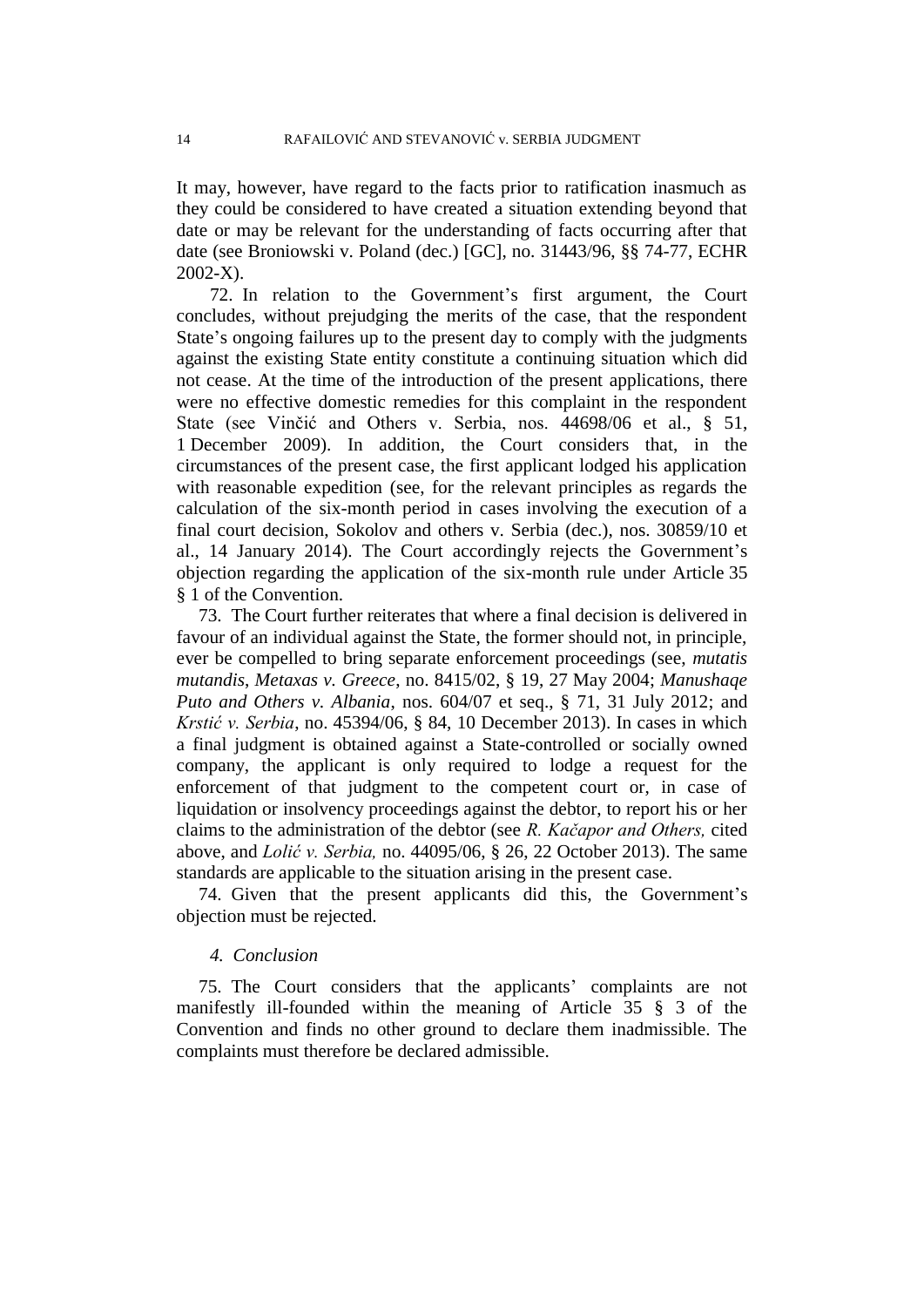#### **B. Merits**

76. Referring to the arguments raised in respect of the State's responsibility *ratione personae*, the Government reiterated their view that the respondent State and its courts should not be held responsible for nonenforcement of the judgments in question due to the debtors' insolvency. They also pointed out that the courts took reasonable measures in accordance with law and the applicant's inactivity.

77. The applicants reaffirmed their complaints and arguments submitted above.

78. The Court reiterates that a delay in the execution of a judgment may be justified in particular circumstances, but the delay must not be such as to impair the essence of the right protected under Article 6 § 1 (see *Immobiliare Saffi v. Italy* [GC], no. 22774/93, § 74, ECHR 1999-V). In the same context, the inability of a successful litigant to have a judgment rendered in his favour enforced, if that situation persists for a relatively long period of time, may constitute an interference with his right to the peaceful enjoyment of his possessions, in the sense of the first sentence of the first paragraph of Article 1 of Protocol No. 1 (see, among many authorities, *Burdov v. Russia*, no. 59498/00, § 40, ECHR 2002-III). When determining whether the delay was reasonable, the Court examines how complex the enforcement proceedings were, how the applicant and the authorities behaved, and what the nature of the award was (see *Raylyan v. Russia*, no. [22000/03,](http://hudoc.echr.coe.int/sites/eng/Pages/search.aspx#{"appno":["22000/03"]}) § 31, 15 February 2007).

79. Turning to the present case, the Court notes that the judgments respectively rendered in the applicants' favour in 2001 and 2004 remain unenforced to date. The period after 3 March 2004, that is almost ten years, falls within the scope of the Court's jurisdiction *ratione temporis*.

80. The facts of the case show that, throughout the period under consideration, the judgments were apparently not enforced owing to the alleged lack of funds on the part of the local community debtor and further lack of municipal budgetary appropriations. The relevant municipal authorities did not consider themselves bound by the obligation to honour the judgment debts. Such a practice impedes the creditors from receiving their established claims against local communities in Serbia.

81. While insolvency may in some circumstances justify some delays in enforcement, the continuing non-enforcement of the judgments in the applicants' favour for ten years is prima facie incompatible with the Convention. In addition, the Court reiterates that, given the finding of State liability for the debts owed to the applicants in the present case, the lack of the State's own funds or the indigence of its local bodies do not constitute an "objective impossibility" which would release the respondent State from its obligation to honour the outstanding debts in a timely and appropriate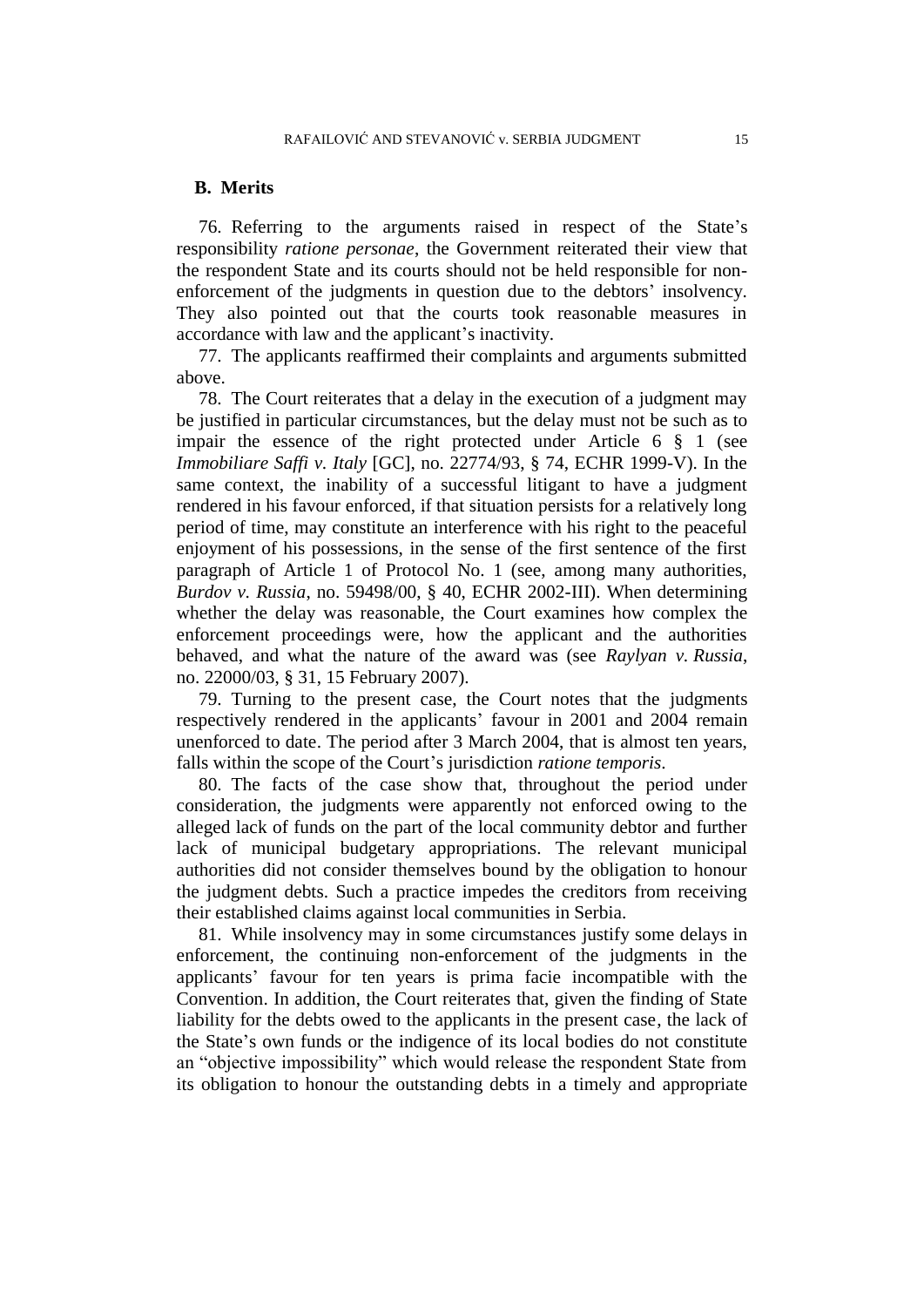manner (see, *mutatis mutandis*, *R. Kačapor and Others*, cited above, § 114; and *Crnišanin and Others*, cited above, § 124).

82. Lastly, the Court would highlight that in this kind of case the first applicant's alleged inactivity and the destruction of the case file cannot release the respondent State from the obligation to ensure the effective participation of its entire apparatus in a timely enforcement of the judgments on its own motion, namely to have in place an efficient system of recording the payment of its debts before destroying the case files. The Court does not see any reason why the applicant should have requested updates from the enforcement court (he did from the Central Bank) in respect of the said bank transfer merely in order to fill the communication void between two branches of Government (see, *mutatis mutandis*, *R. Kačapor and Others*, cited above, §§ 113).

83. In view of the above considerations, the Court finds that by failing, for years, to comply with the enforceable judgments in the applicants' favour the domestic authorities impaired the essence of their "right to court" and prevented them from receiving the money they had legitimately expected to receive. There has been, accordingly, a violation of Article 6 § 1 of the Convention and Article 1 of Protocol No. 1.

84. The Court does not find it necessary in the circumstances of this case to examine essentially the same complaint under Article 13 of the Convention (see, *mutatis mutandis*, *Kin-Stib and Majkić v. Serbia*, no. 12312/05, § 90, 20 April 2010, and *Marinković v. Serbia*, no. 5353/11, § 43, 22 October 2013).

# III. OTHER ALLEGED VIOLATIONS OF THE CONVENTION

85. The second applicant also complained under Article 1 of Protocol No. 12 that she had been discriminated against on the basis of her property status.

86. The Court has examined this complaint as submitted by the applicant. However, having regard to all the material in its possession, it finds that it does not disclose any appearance of a violation of the rights and freedoms set out in the Convention or its Protocols. It follows that this complaint must be rejected as manifestly ill-founded, pursuant to Article 35 §§ 3 and 4 of the Convention.

#### IV. APPLICATION OF ARTICLE 41 OF THE CONVENTION

87. Article 41 of the Convention provides: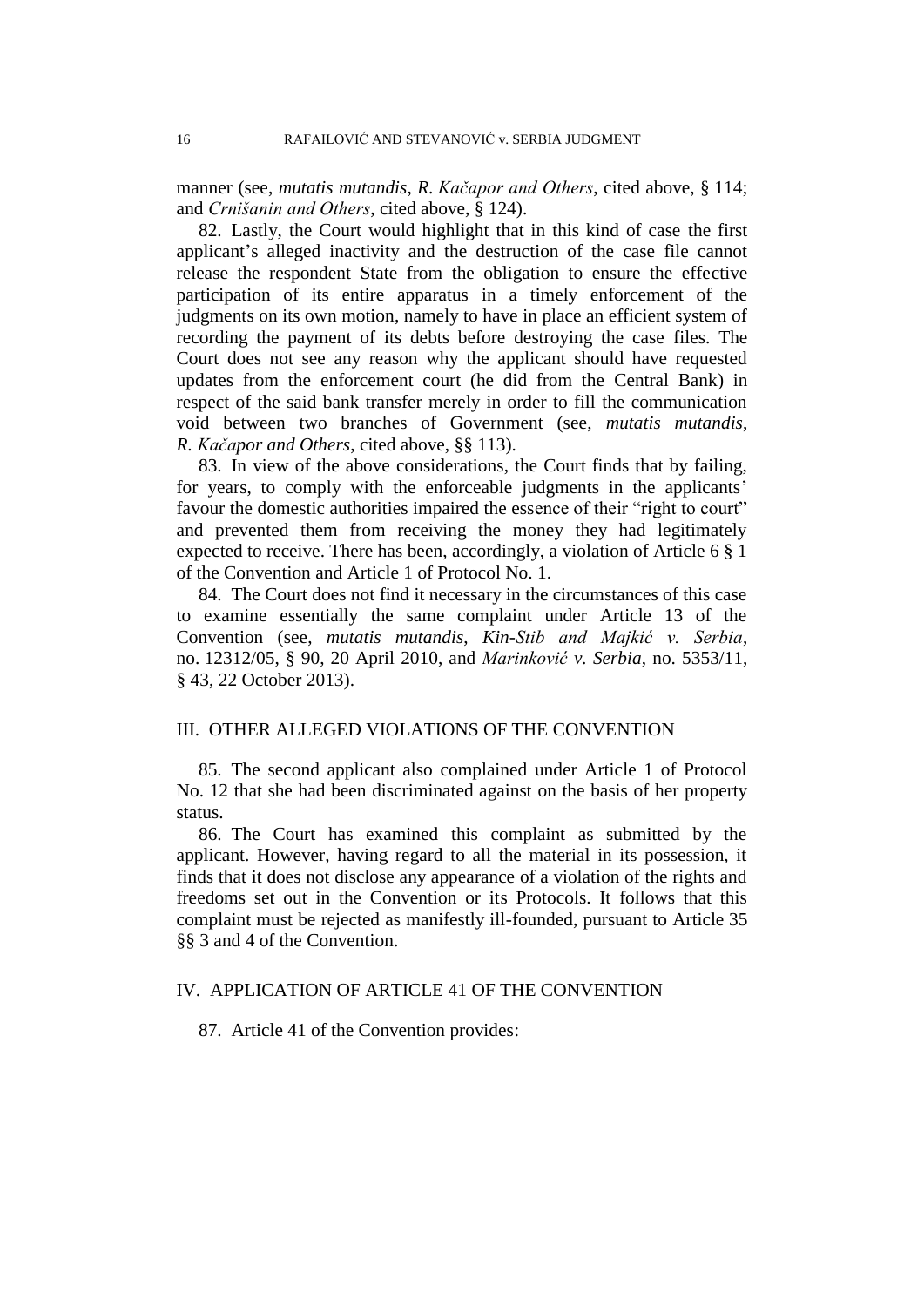"If the Court finds that there has been a violation of the Convention or the Protocols thereto, and if the internal law of the High Contracting Party concerned allows only partial reparation to be made, the Court shall, if necessary, afford just satisfaction to the injured party."

#### **A. Damage**

#### *1. Pecuniary damage*

88. The applicants requested that the State be ordered to pay, from its own funds, the entire sums, including the costs, awarded by the final judgments and decisions rendered in their favour.

89. The Government contested this claim.

90. Having regard to the violations found in the present case and its own jurisprudence (see, *mutatis mutandis*, *Mykhaylenky and Others v. Ukraine*, cited above, §§ 67-70), the Court considers that the applicants' claims must be accepted. The Government shall, therefore, pay in respect of each applicant the sums awarded in the said final judgments, including the costs awarded in respect of civil and enforcement proceedings, as appropriate (see paragraphs 13, 15, 24, 26 and 27 above).

#### *2. Non-pecuniary damage*

91. The applicants claimed 4,800 and 15,000 euros (EUR) respectively for the non-pecuniary damage suffered as a result of the impugned nonenforcement.

92. The Government contested these claims as excessive, citing in particular inaction on the part of the first applicant.

93. The Court takes the view that the applicants have suffered some nonpecuniary damage as a result of the violations found which cannot be made good by the Court's mere finding of a violation. The particular amounts claimed, however, are excessive. Making its assessment on an equitable basis, as required by Article 41 of the Convention, the Court considers it reasonable to award the applicant EUR 4,800 each plus any tax that may be chargeable in respect of non-pecuniary damage.

## **B. Costs and expenses**

94. The first and second applicant also claimed EUR 600 and 2,900 respectively for the costs and expenses incurred before the Court. The second applicant also claimed EUR 3,450 for costs and expenses incurred in the enforcement proceedings.

95. The Government contested the claims.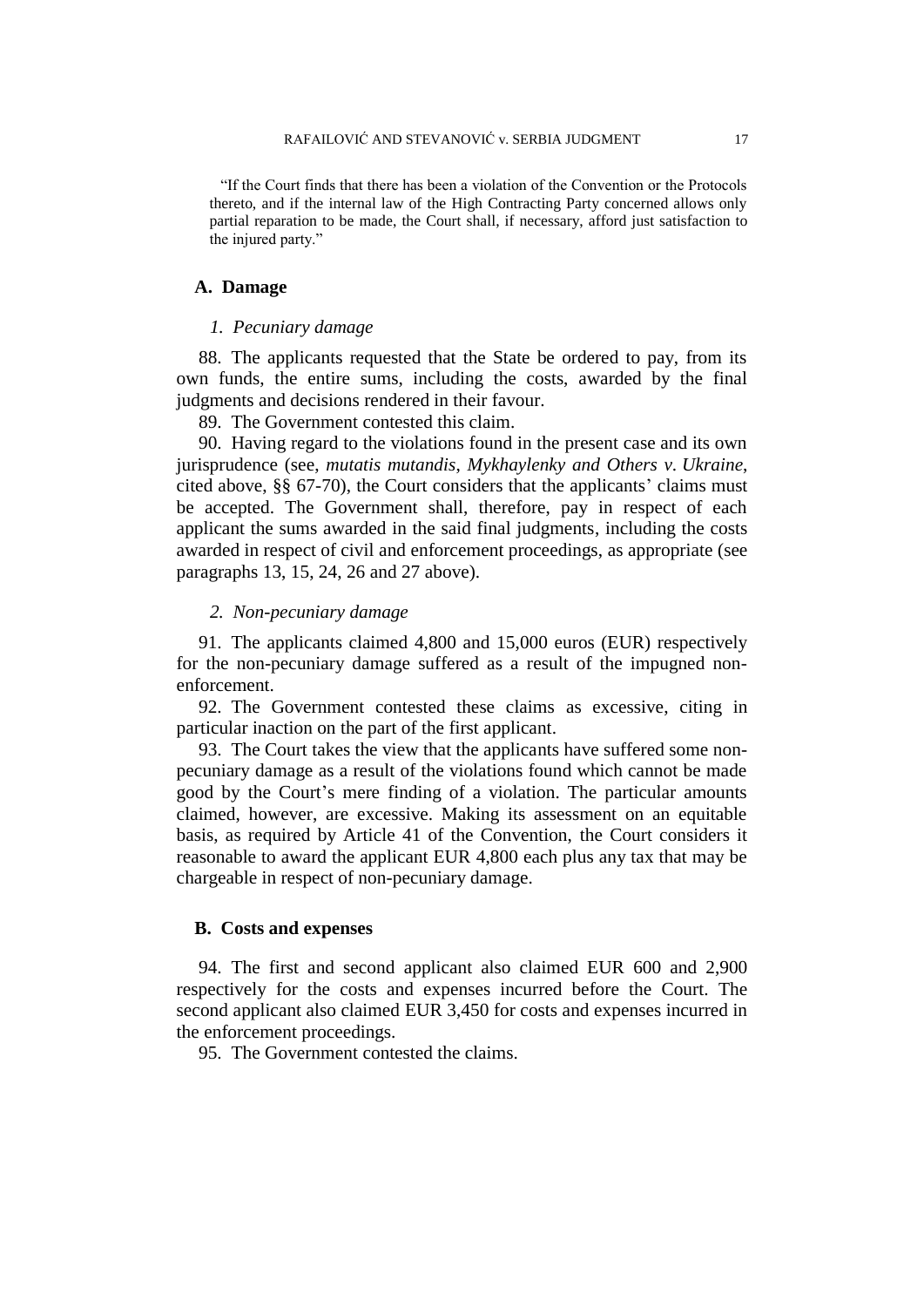18 RAFAILOVIĆ AND STEVANOVIĆ v. SERBIA JUDGMENT

96.According to the Court's case-law, an applicant is entitled to the reimbursement of costs and expenses only in so far as it has been shown that these have been actually and necessarily incurred and are reasonable as to quantum. In the present case, regard being had to the information in its possession and the above criteria, the Court considers it reasonable to award the applicants EUR 600 each for the costs and expenses incurred before the Court.

# **C. Default interest**

97. The Court considers it appropriate that the default interest rate should be based on the marginal lending rate of the European Central Bank, to which should be added three percentage points.

# FOR THESE REASONS, THE COURT, UNANIMOUSLY,

- 1. *Decides* to join the applications;
- 2. *Declares* the non-enforcement complaints under Articles 6 and 13 of the Convention and Article 1 of Protocol No.1 admissible and the remaining complaint inadmissible;
- 3. *Holds* that there has been a violation of Article 6 of the Convention and Article 1 of Protocol No.1;
- 4. *Holds* that there is no need to examine the complaint under Article 13 of the Convention;
- 5. *Holds*

(a) that the respondent State shall, from its own funds and within three months of the date on which this judgment becomes final, in accordance with Article 44 § 2 of the Convention, pay to each applicant by way of pecuniary damages the sums awarded in the final domestic decisions rendered in their favour;

(b) that the respondent State is to pay each applicant, within the same period, the following amounts, to be converted into Serbian dinars at the rate applicable at the date of settlement:

(i) EUR 4,800 (four thousand eight hundred euros), plus any tax that may be chargeable, in respect of non-pecuniary damage;

(ii) EUR 600 (six hundred euros), plus any tax that may be chargeable to them, in respect of costs and expenses;